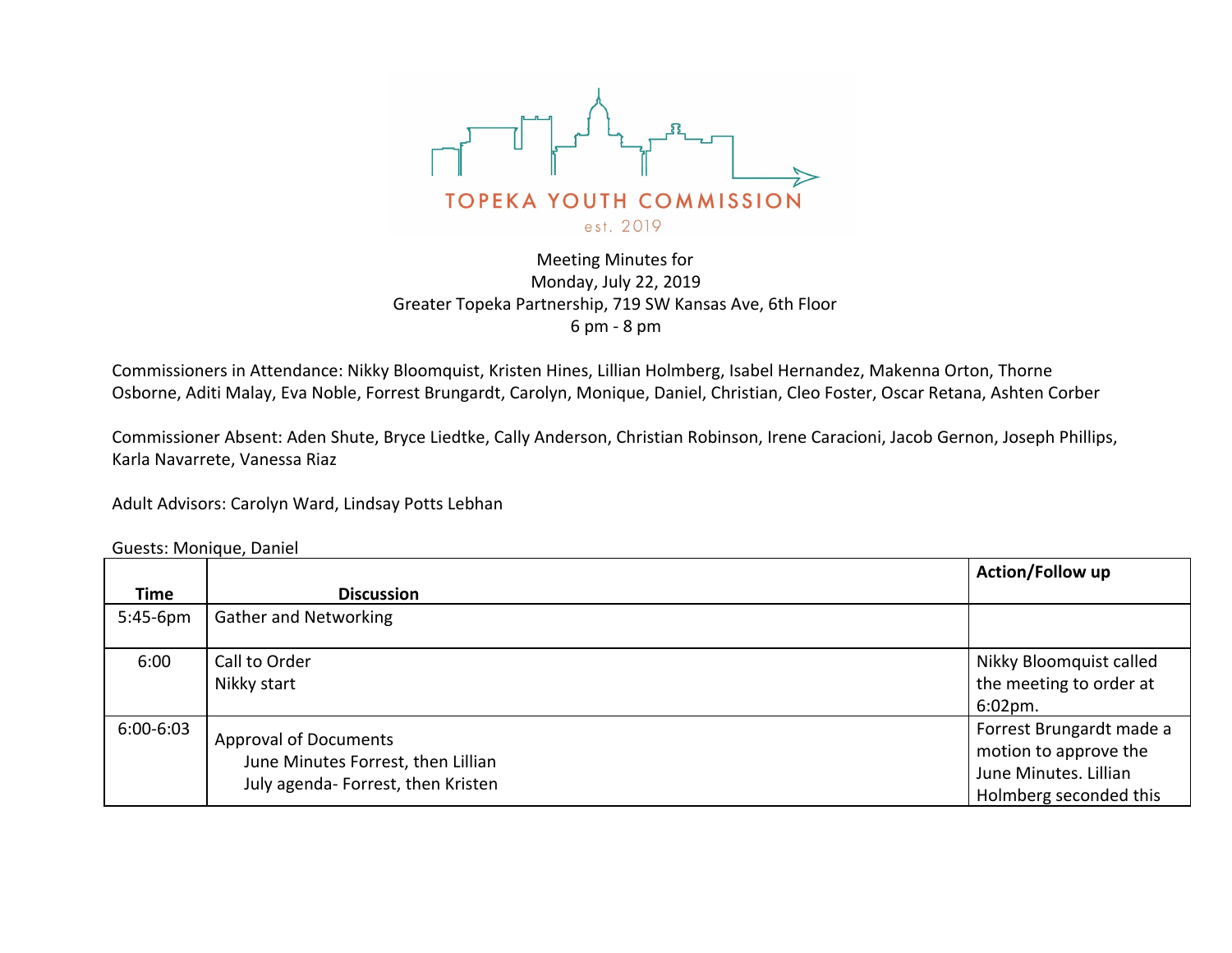|             |                                                                                                                                                                                                                                                                                                                                           | motion. The motion<br>carried.<br>Forrest Brungardt made a<br>motion to approve the July<br>agenda. Kristen Hines<br>seconded this motion. The              |
|-------------|-------------------------------------------------------------------------------------------------------------------------------------------------------------------------------------------------------------------------------------------------------------------------------------------------------------------------------------------|-------------------------------------------------------------------------------------------------------------------------------------------------------------|
|             |                                                                                                                                                                                                                                                                                                                                           | motion carried.                                                                                                                                             |
| $6:03-6:10$ | Check-ins - ALL                                                                                                                                                                                                                                                                                                                           |                                                                                                                                                             |
| $6:10-6:25$ | Reports<br>1. Vice Chair, Nicole Bloomquist<br>a. This Saturday is one year since the Youth On Board summit<br>2. Treasurer, Jacob Gernon<br>a. More check donations. Estimated \$200<br>b. online donations about \$500<br>please continue sending letters<br>c.<br><b>GREATER TOPEKA PARTNERSHIP INC</b>                                | Send your three<br>$\bullet$<br>donation letters<br>Looking for another<br>Social Media team<br>member. If<br>interested, contact<br>Kristen, Eva, or Cally |
|             | <b>STATEMENT OF INCOME &amp; EXPENSE</b><br><b>MODIFIED CASH BASIS</b><br>FROM 1/01/19 TO 6/30/19<br>FND TOPEKA YOUTH COUNCIL                                                                                                                                                                                                             |                                                                                                                                                             |
|             | CURR MO CURR MO<br>OVER<br><b>YTD</b><br><b>YTD</b><br>OVER<br>ACTUAL<br><b>BUDGET</b><br>(UNDER)<br><b>ACTUAL</b><br><b>BUDGET</b><br>(UNDER)                                                                                                                                                                                            |                                                                                                                                                             |
|             | Revenue<br>1,485<br>$\circ$<br>1,485<br>1,971<br>1,971<br>Contributions<br>$\Omega$                                                                                                                                                                                                                                                       |                                                                                                                                                             |
|             | 1,485<br>1,971<br>1,971<br>1,485<br>$\circ$<br><b>Total Revenue</b><br>$\circ$                                                                                                                                                                                                                                                            |                                                                                                                                                             |
|             | <b>Expenses</b>                                                                                                                                                                                                                                                                                                                           |                                                                                                                                                             |
|             | 173<br>173<br>173<br>173<br>$^{\circ}$<br>$\alpha$<br>Information Technology<br>173<br>173<br>173<br>173<br>$\circ$<br><b>Total Expenses</b><br>$^{\circ}$                                                                                                                                                                                |                                                                                                                                                             |
|             | 1,313<br>1,313<br>1,799<br>1,799<br>Net Income (Loss)-Operating                                                                                                                                                                                                                                                                           |                                                                                                                                                             |
|             | <b>Net Receipts Over(Under)Exps</b><br>1,313<br>$\circ$<br>1,313<br>1,799<br>1,799<br>$\circ$                                                                                                                                                                                                                                             |                                                                                                                                                             |
|             | <b>Standing Committee Reports</b><br>3. Local Government Committee, Forrest Brungardt<br>a. Riverfront Authority asked the TYC if anyone is interested in joining their board. No<br>interest was apparent, so we declined<br>b. TopCity Youth Council focused on mental health<br>Info on mental health will be used in the future<br>i. |                                                                                                                                                             |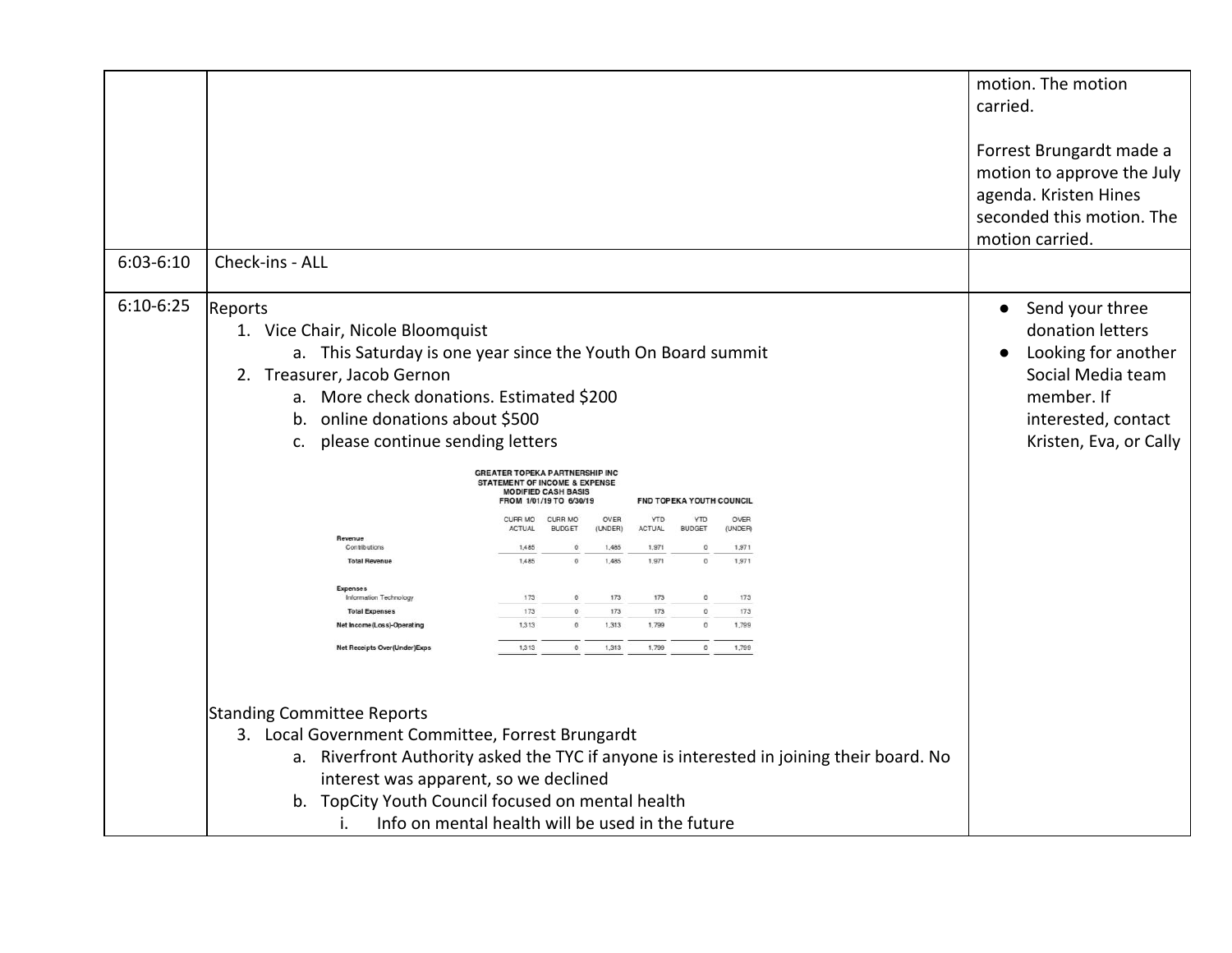|           | 4. Outreach Committee, Oscar Retana<br>a. Grub Crawl will be October 25, 2019<br>b. Finished and finalized email draft to ask restaurants to be in the GrubCrawl<br>c. Will ask USBank to sponsor \$500-1000<br>5. Community Involvement, Eva Noble<br>a. Thursday July 25- Youth on Boards Training event (see calendar invite for info)<br>b. Monique (guest) can help spread the word bc she is connected with some boards<br>c. Makenna adds Glaude will be there |                                       |
|-----------|-----------------------------------------------------------------------------------------------------------------------------------------------------------------------------------------------------------------------------------------------------------------------------------------------------------------------------------------------------------------------------------------------------------------------------------------------------------------------|---------------------------------------|
|           | <b>Work Group Reports</b>                                                                                                                                                                                                                                                                                                                                                                                                                                             |                                       |
|           | 1. Fundraising, Jacob Gernon- covered earlier                                                                                                                                                                                                                                                                                                                                                                                                                         |                                       |
|           | 2. Social Media, Eva Noble                                                                                                                                                                                                                                                                                                                                                                                                                                            |                                       |
|           | a. Eva deleted SM, so Cally took over twitter. Really need another person for Twitter!!<br>3. Sending letters                                                                                                                                                                                                                                                                                                                                                         |                                       |
|           | a. Please send letters. We will do so during work time. We cannot do more if you<br>cannot meet this goal of sending three letters.                                                                                                                                                                                                                                                                                                                                   |                                       |
| 6:25:6:30 | Resignations                                                                                                                                                                                                                                                                                                                                                                                                                                                          | Nikky Bloomquist resigned             |
|           | Vice-Chair, Nicole Bloomquist                                                                                                                                                                                                                                                                                                                                                                                                                                         | as Vice Chair effective               |
|           | Perla Soto                                                                                                                                                                                                                                                                                                                                                                                                                                                            | August 14, as she will be             |
|           |                                                                                                                                                                                                                                                                                                                                                                                                                                                                       | moving to Wichita for                 |
|           |                                                                                                                                                                                                                                                                                                                                                                                                                                                                       | college.                              |
|           |                                                                                                                                                                                                                                                                                                                                                                                                                                                                       | Perla Soto resigned as TYC            |
|           |                                                                                                                                                                                                                                                                                                                                                                                                                                                                       | member due to college.                |
| 6:30-6:40 | Election to fill Vice-Chair vacancy                                                                                                                                                                                                                                                                                                                                                                                                                                   | Makenna Orton was                     |
|           | Proxy votes were filled out prior to the meeting for those who would not be able to<br>attend.                                                                                                                                                                                                                                                                                                                                                                        | elected Vice Chair                    |
|           | Paper ballots were handed out to meeting attendants and votes were cast.                                                                                                                                                                                                                                                                                                                                                                                              | effective August 15 with<br>11 votes. |
|           |                                                                                                                                                                                                                                                                                                                                                                                                                                                                       | Forrest Brungardt made a              |
|           |                                                                                                                                                                                                                                                                                                                                                                                                                                                                       | motion to have the                    |
|           |                                                                                                                                                                                                                                                                                                                                                                                                                                                                       | secretary position filled by          |
|           |                                                                                                                                                                                                                                                                                                                                                                                                                                                                       | electronic vote before the            |
|           |                                                                                                                                                                                                                                                                                                                                                                                                                                                                       | next monthly meeting.                 |
|           |                                                                                                                                                                                                                                                                                                                                                                                                                                                                       | Lillian Holmberg seconded             |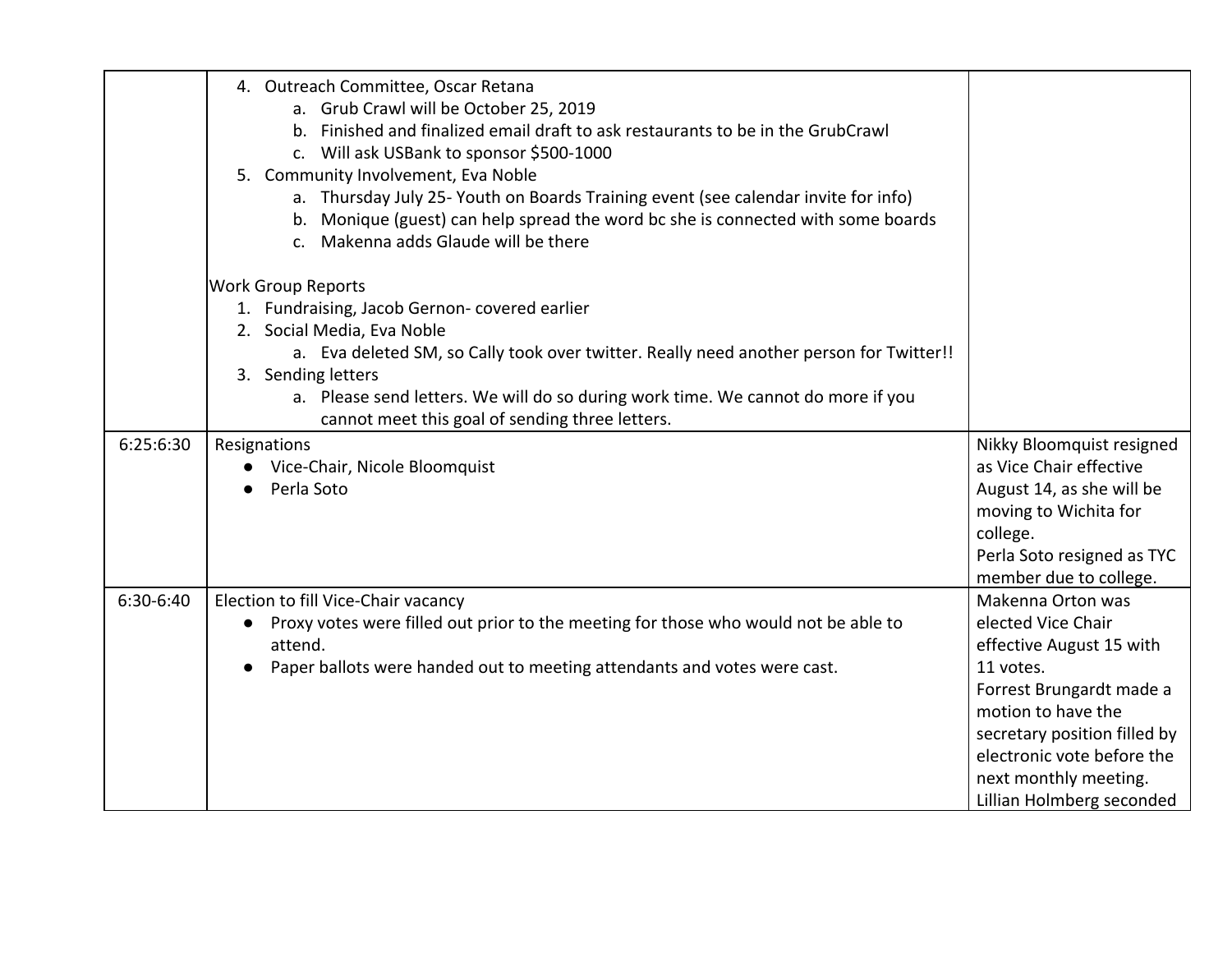|             |                                                                                                                                                                                                                                                                                                                                                                                                                                                                                                                                                                                                                                                                                                                                                                                                                                                                                                                                                                                                                                                                                                                                                                                                                                                                                                                                                                                                                                                         | this motion. The motion<br>carried.                                                                                                                    |
|-------------|---------------------------------------------------------------------------------------------------------------------------------------------------------------------------------------------------------------------------------------------------------------------------------------------------------------------------------------------------------------------------------------------------------------------------------------------------------------------------------------------------------------------------------------------------------------------------------------------------------------------------------------------------------------------------------------------------------------------------------------------------------------------------------------------------------------------------------------------------------------------------------------------------------------------------------------------------------------------------------------------------------------------------------------------------------------------------------------------------------------------------------------------------------------------------------------------------------------------------------------------------------------------------------------------------------------------------------------------------------------------------------------------------------------------------------------------------------|--------------------------------------------------------------------------------------------------------------------------------------------------------|
| $6:40-6:45$ | <b>Old Business</b><br>Recruitment for Top City YC District 2 (still vacant) and District 3 (recently vacant)<br>$\bullet$<br>Forrest Brungardt will do some research on who we can contact<br>$\circlearrowright$<br>Thorne asked if we can recruit when school starts? Nikky Bloomquist answered we<br>$\circ$<br>need to make it more focused on the specific areas we need.<br>Recruitments during the year are just for needed TopCity youth council. Anyone<br>$\circ$<br>else who applies will be selected and will join for the annual meeting in March<br>Kristin Hines asked if in March one year term people are done? Carolyn answered<br>$\circ$<br>you can be reinstated without an application.<br>Values Statement - Eva Noble and Lillian Holmberg<br>We, The Topeka Youth Commission devote ourselves to the following core<br>values:<br>Voice: Providing the youth of Topeka with a platform to effectively communicate<br>$\circ$<br>our outlook and stance on issues in our community.<br>Diverse Perspective: To bring together Topeka youth of all backgrounds to engage<br>$\circlearrowright$<br>in discussions which include perspectives from various viewpoints.<br>Community Investment: Finding and retaining young talent from within Topeka,<br>$\bigcirc$<br>shaping a culture of giving back, and raising awareness of opportunities existing<br>within the community in order to encourage youth to embrace Topeka. | Lillian or Eva will share the<br>Value Statement to the<br>GroupMe. The statement<br>will be put on the website<br>and also added to meeting<br>notes. |
| $6:45-6:50$ | <b>New Business</b><br>Lindsay says we will need a management report at the end of the month.                                                                                                                                                                                                                                                                                                                                                                                                                                                                                                                                                                                                                                                                                                                                                                                                                                                                                                                                                                                                                                                                                                                                                                                                                                                                                                                                                           | Executive team-<br>write a TYC report<br>for the end of the<br>month.                                                                                  |
| 6:50-7:00   | <b>Break</b>                                                                                                                                                                                                                                                                                                                                                                                                                                                                                                                                                                                                                                                                                                                                                                                                                                                                                                                                                                                                                                                                                                                                                                                                                                                                                                                                                                                                                                            | Call back to order at<br>6:51pm                                                                                                                        |
|             | <b>Public Comment</b><br>Daniel, prompted by Carolyn, shared about Streets University<br>Goes there a couple days a week, contact businesses, set up an appointment to talk about<br>computer stuff then try to get them interested in a sponsorship.                                                                                                                                                                                                                                                                                                                                                                                                                                                                                                                                                                                                                                                                                                                                                                                                                                                                                                                                                                                                                                                                                                                                                                                                   |                                                                                                                                                        |